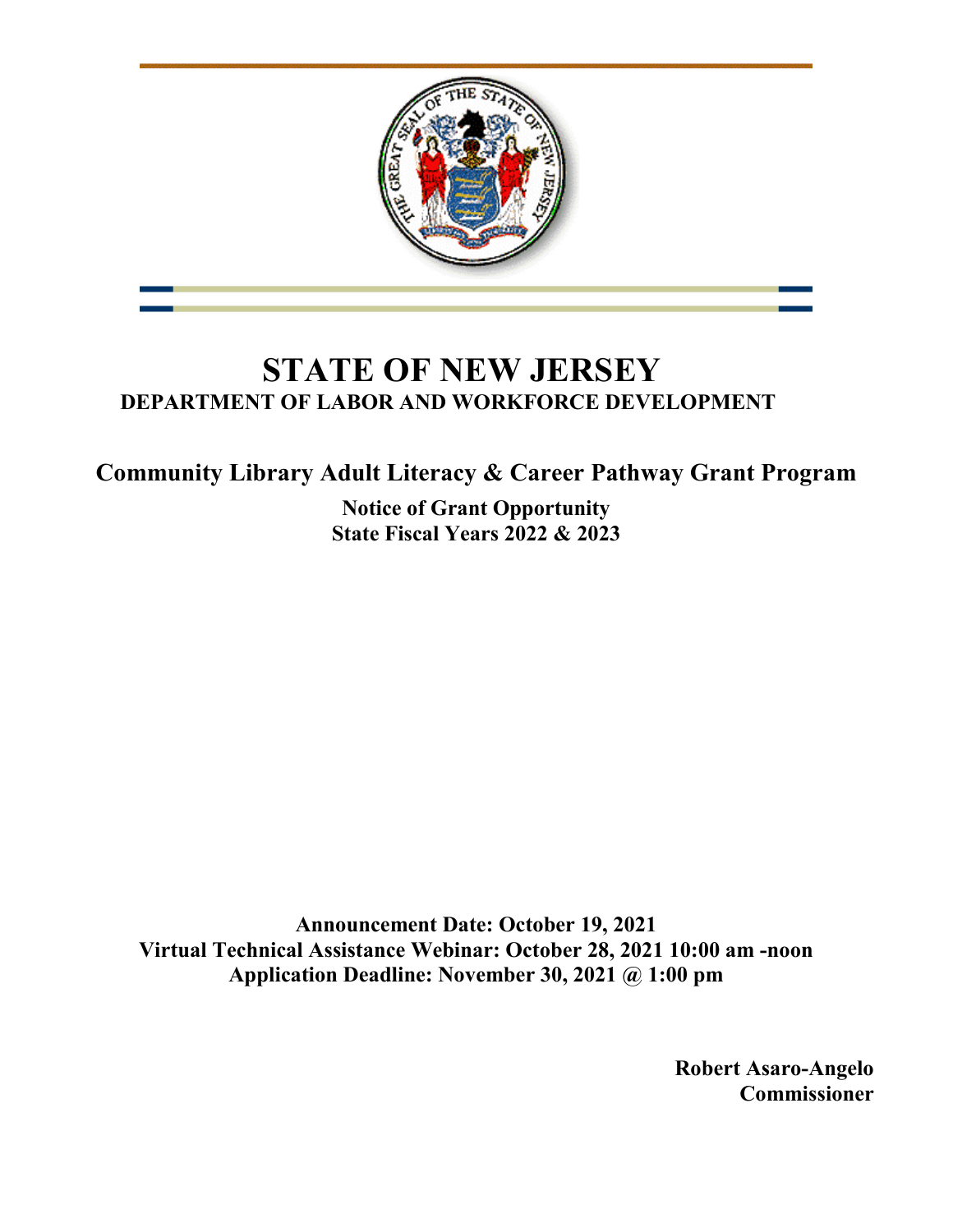## Community Library Adult Literacy & Career Pathway Grant Program

Notice of Grant Opportunity State Fiscal Years 2022 & 2023

#### **TABLE OF CONTENTS**

| Section A: Name of Grant Program                                      | Page 3  |
|-----------------------------------------------------------------------|---------|
| Section B: Purpose for Which the Grant Fund Will Be Used              | Page 3  |
| Section C: Available Funding                                          | Page 3  |
| Section D: Entities that can apply for Funding                        | Page 4  |
| Section E: Qualifications of Applicant                                | Page 4  |
| Section F: Targeted Population                                        | Page 4  |
| Section G: Applicant Process & Requirements                           | Page 5  |
| Section H: Evaluation Criteria & Competitive Application Instructions | Page 6  |
| Section I: Fee Structure for Participant Services                     | Page 8  |
| Section J: One Stop Career Centers                                    | Page 8  |
| Section K: Program Outcomes/Reporting Requirements                    | Page 8  |
| Section L: Program Evaluation                                         | Page 8  |
| Section M: Budget Details                                             | Page 9  |
| Section N: NJDOL General Provisions                                   | Page 9  |
| Section O: Contact Information                                        | Page 9  |
| Section P: Information and Technical Assistance                       | Page 9  |
| Section Q: Submission Date                                            | Page 10 |
| <b>Section R: Award Process</b>                                       | Page 10 |
| Required Letter of Intent Form                                        | Page 11 |
| <b>General Provisions</b>                                             |         |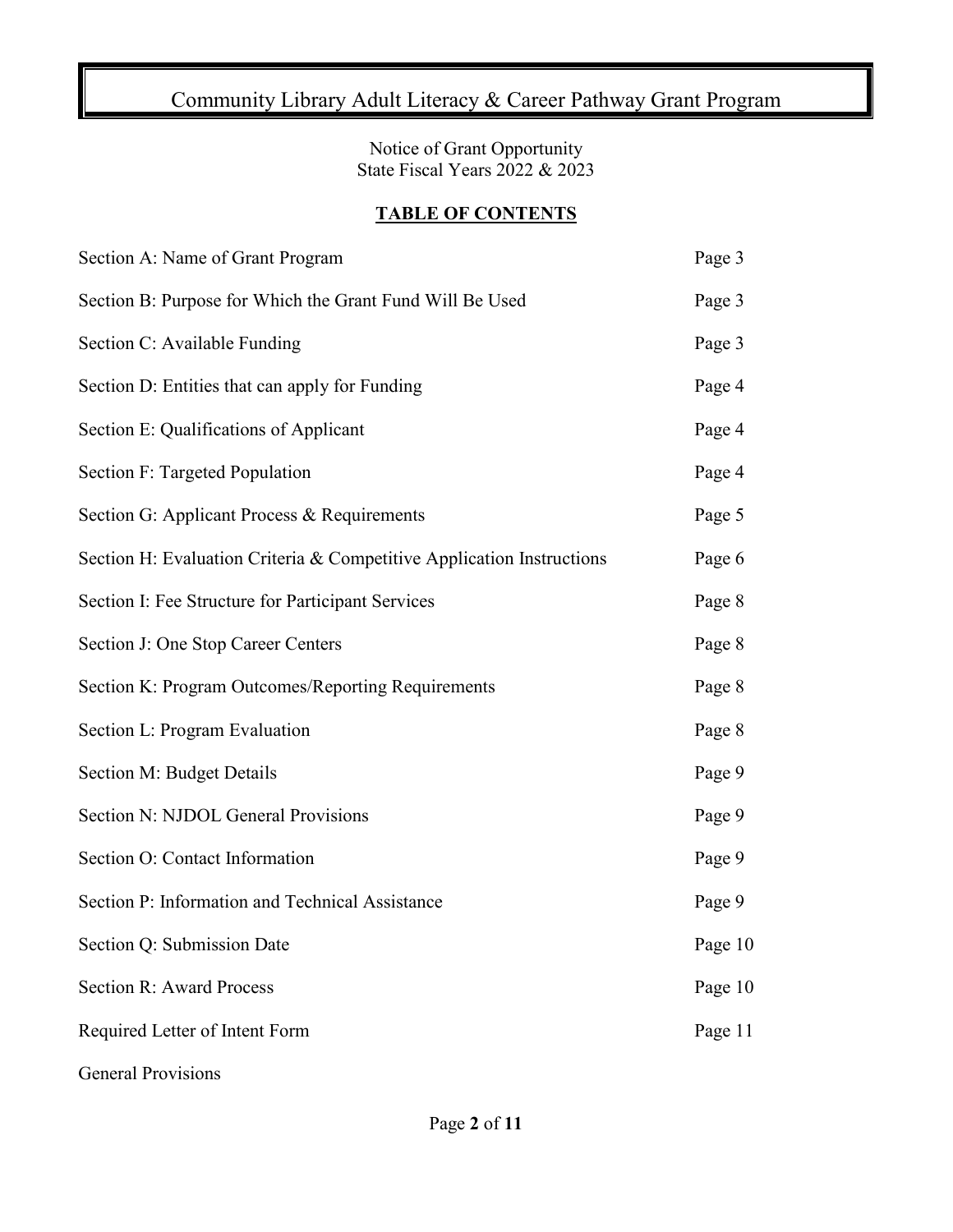**Take Notice** that, in compliance with N.J.S.A. 52:14-34.4 et seq., the Department of Labor and Workforce Development (hereinafter "the Department" or "NJDOL") regularly publishes on its website at [https://www.nj.gov/labor/programs/grants/ngo\\_index.html](https://www.nj.gov/labor/programs/grants/ngo_index.html) all notices of fund availability pertaining to federal or state grant funds, which may be awarded by the Department. The notices of fund availability may be found on the Department's website under the heading "Public Notices" and the subheading "Notice of Availability of Grant Program Funds".

#### **A. Name of Grant Program**

Community Library Adult Literacy & Career Pathway Grant Program (CLALCP)

### **B. Purpose for Which the Grant Funds Will Be Used**

The purpose of the Community Library Adult Literacy & Career Pathway Grant Program is to complement existing Adult Literacy services by providing an additional avenue for literacy & career pathway training throughout New Jersey libraries. New Jersey libraries are easily accessible to local residents and offer a unique learning environment, often different from the traditional classroom setting. This grant program is designed to provide instruction and/or certification that aligns the New Jersey Title II system.

The Department sets a priority on awarding grants that demonstrate clear and meaningful objectives and outcomes. The key outcomes established by NJDOL for this grant program *include one or more of the following*:

- Functional grade level advancement based on WIOA Title II metrics [\(https://nrsweb.org/training](https://nrsweb.org/training-ta/f2f-training/accessible/1-understanding-revised-national-reporting-system-adult)[ta/f2f-training/accessible/1-understanding-revised-national-reporting-system-adult\)](https://nrsweb.org/training-ta/f2f-training/accessible/1-understanding-revised-national-reporting-system-adult)
- Connection and enrollment to a credential bearing career pathway opportunity;
- A credential or technical certification;
- A high school diploma or its equivalent.

All funded training efforts must contribute towards greater employability opportunities and/or career advancement for New Jersey residents in need of jobs as well as those in low-wage, lower-skilled occupations.

#### *Additional Educational Requirements:*

CASAS (Comprehensive Adult Student Assessment Systems) must be the main testing instrument utilized by providers unless reasonable demonstration to the State Director is provided, i.e. required tests for credentials. Library providers are expected to transition to CASAS by June 30, 2021. Online information for CASAS training can be found at<https://www.casas.org/training-and-support>

## **C. Available Funding**

Funding for this Notice of Grant Opportunity (NGO) is available through The New Jersey Supplemental Workforce Fund for Basic Skills (SWFBS), N.J.S.A. 34:15D-21(3) et seq. (P.L 2001, c 152). The projected amount of funding available for Fiscal Year 2022 (FY22) is estimated to be \$1,000,000. All funding is contingent upon the amount available in the fund. All grants will be awarded through the Office of Adult Literacy services and will be operational for a two-year period of time, commencing upon notification of grant approval. FY 2023 funding will be determined after the start of State Fiscal Year 2023.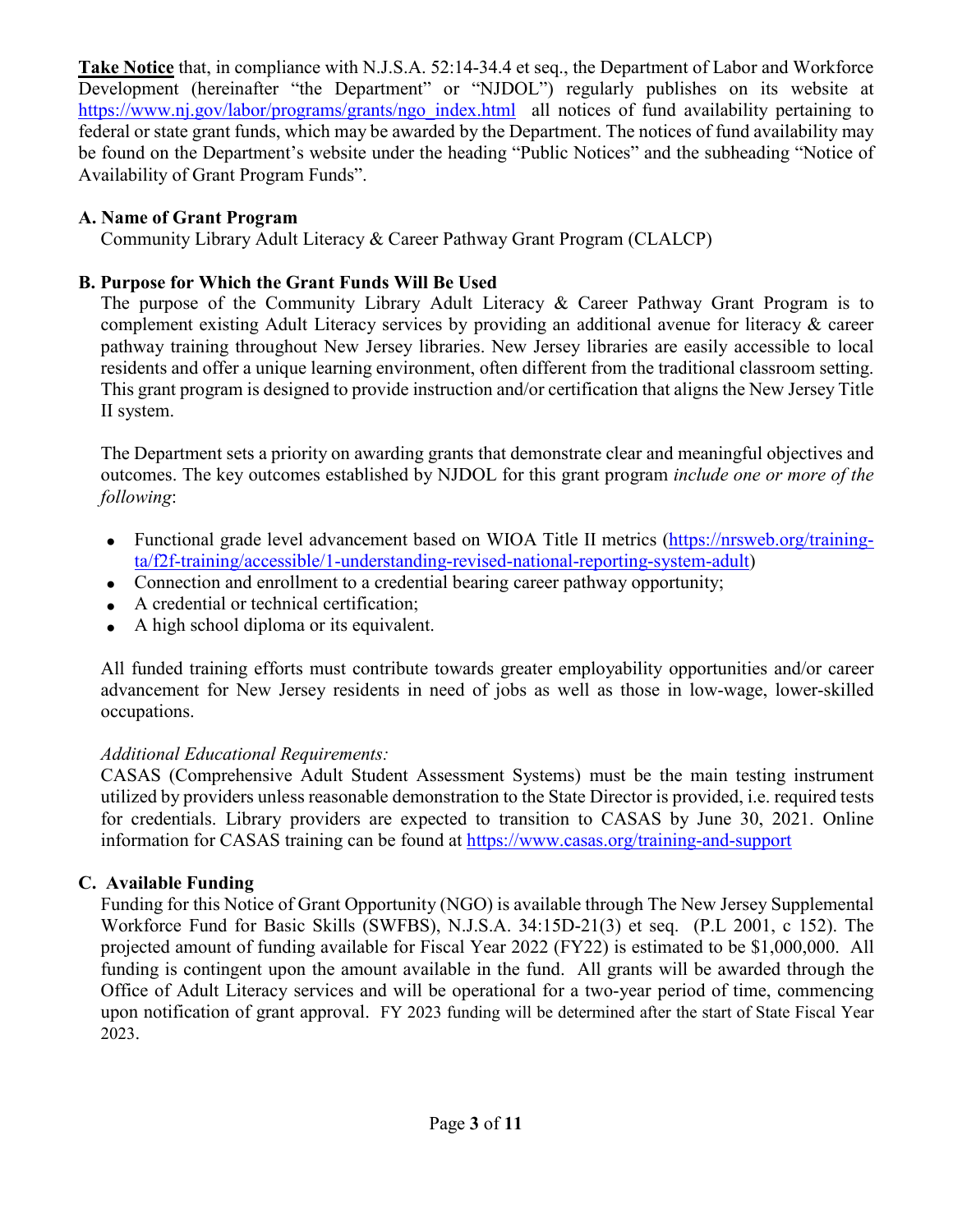- Up to \$150,000 may be requested per provider application for year one of the grant award. **Please note:** Not all applications deemed eligible will be funded and applications which are chosen for funding may receive less funding than requested in the proposal.
- The grant period for year one (FY22) is estimated to begin on or after January 1, 2022. For each successive year of the grant cycle, the approved applicant library may be required to apply in SAGE for continuation funding and ensure any final reports and metrics are met.
- NJDOL reserves the right to extend the grant award time to any CLALCP awarded contracts.

## **D. Entities Eligible to Apply for Funding Under this Notice of Grant Opportunity**

This two-year competitive grant program is open to any state, county or local library within New Jersey.

**E. Qualifications of Applicants in Order to Be Considered for Funding Under the Grant Program** The library must be the official applicant of record and the legally recognized fiscal agent for the grant project and the single point of contact for the NJDOL.

The library will be responsible for overseeing the implementation of all aspects of the grant, including program development, grant project monitoring and reporting, outreach and recruitment, and fiscal management. It is essential that the applicant have the ability to encumber and manage these funds.

In addition, the grant applicant must carefully construct a service model that supports the program's stated goals and objectives, which together with the program description and budget, provide a comprehensive plan for the successful accomplishment of the proposed program. Additionally:

- Library applicants must demonstrate they have consulted with their county Workforce Development Board to align program content with local literacy and/or career pathway needs.
- Library applicants who choose to apply for funding, but are not providing the direct services (i.e. the library applicant intends to form a partnership with another agency to provide literacy services) must disclose the relationship with the proposed provider, including timeline of library monitoring of the partner at the minimum of 2x per program year for instruction and proper review of any budgetary costs as requested by the partner. These documents must be submitted to NJDOL Adult Literacy staff quarterly. NJDOL reserves the right to deem budgets and salary costs as excessive or not reasonable and therefore may not reimburse libraries which cannot properly monitor the work of the partner agency.

**F. Targeted Population for the CLALCP -** Qualified disadvantaged, qualified displaced, and qualified employed workers as defined below.

"Qualified disadvantaged worker" means a worker who is not a qualified displaced worker or a qualified employed worker; but, who otherwise meets the following criteria:

- a. Is unemployed;
- b. Is working part-time and actively seeking full-time work or is working full-time; but, is earning wages substantially below the median salary for others in the labor force with similar qualifications and experience; or
- c. Is certified by the Department of Human Services as:
- (1) Currently receiving public assistance;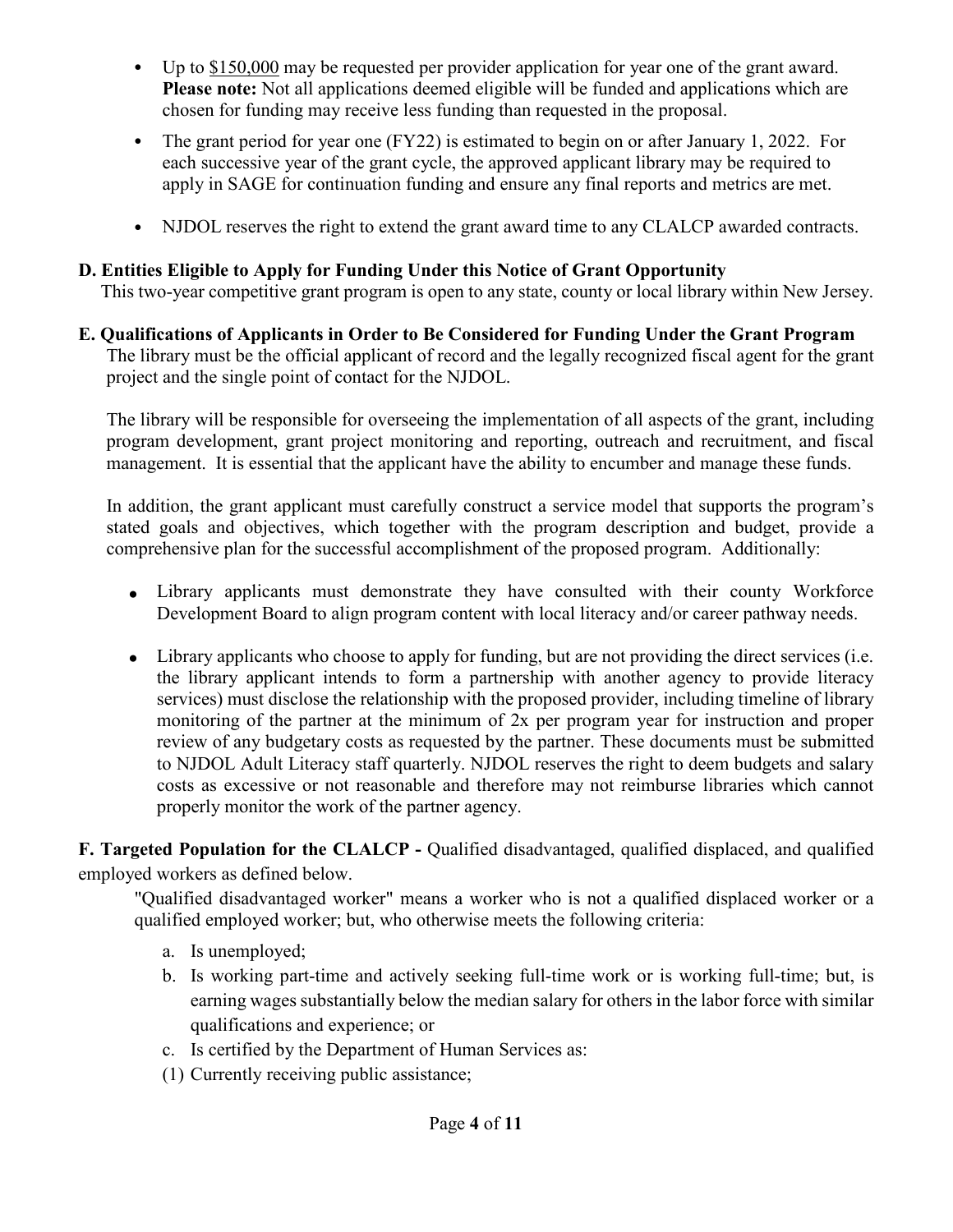- (2) Having been recently removed from the public assistance rolls because of gross income exceeding the grant standard for assistance; or
- (3) Being eligible for public assistance but not receiving the assistance because of a failure to apply for it.

"Qualified displaced worker" means a worker who:

- a) Is unemployed, and:
	- (1) Is currently receiving unemployment benefits pursuant to R.S.43:21-1 et seq. or any federal or state unemployment benefit extension; or
	- (2) Has exhausted eligibility for the benefits or extended benefits during the preceding 52 weeks; or
- b) Meets the criteria set by the Workforce Investment Act of 1998, P.L.105-220 (29 U.S.C. s.2801 et seq.), to be regarded as a dislocated worker pursuant to the Act.

"Qualified employed worker" means a worker who is employed by a New Jersey employer participating in a customized training program, or other employed worker who needs remedial instruction.

## **G. Application Process & Requirements**

NJDOL accepts, reviews, approves and manages all CLALCP grants electronically using the System for Administering Grants Electronically (SAGE). **To receive access to SAGE, applicants must first submit a completed Letter of Intent (LOI) via email (See page 11).** 

The LOI will 1) grant access to SAGE. Applicants will receive an e-mail message confirming that your account has been validated. NJNJDOL will then provide access to the application. After receiving the confirmation, eligible entities will have access to complete and submit their grant application online and 2) will be emailed the mandatory Teams Meeting Technical Assistance Workshop Details.

| <b>REQUIRED</b>              | <b>COMPONENT</b>                  |
|------------------------------|-----------------------------------|
| ✔                            | <b>Applicant Information</b>      |
| ✔                            | Previous Funding                  |
|                              | Project Location                  |
| ✓                            | <b>Budget Forms Schedules A-B</b> |
| ✓                            | <b>Cost Summary</b>               |
|                              | <b>Statement of Need</b>          |
| upload to Required Documents |                                   |
|                              | <b>Training Plan</b>              |
| upload to Required Documents |                                   |

Additionally, applicants must agree to the terms and conditions as outlined in the Standard Assurances and Certifications and General Provisions in order to begin completing the application.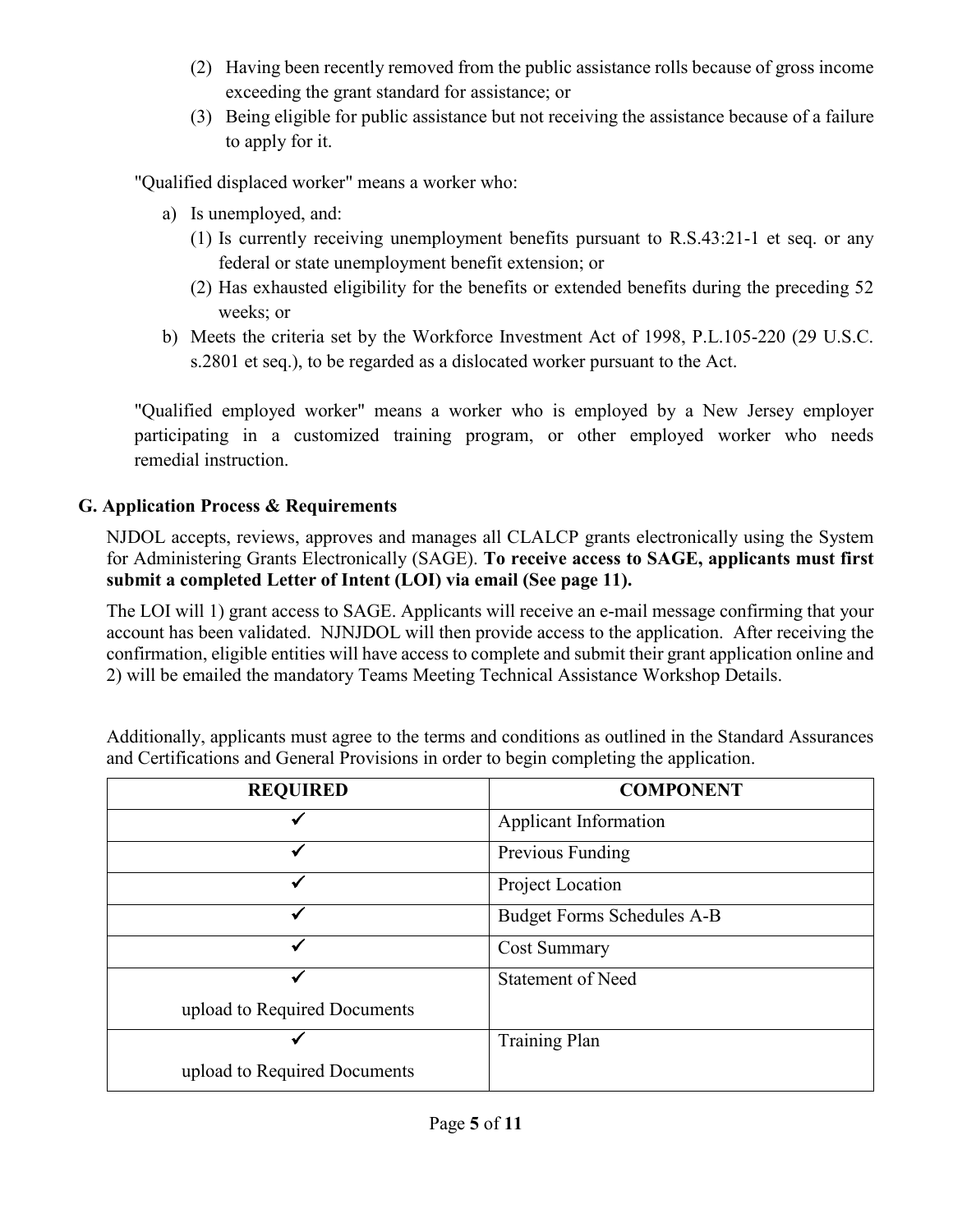| ü                              | Achievement/Outcome Indicators                        |
|--------------------------------|-------------------------------------------------------|
| upload to Required Attachments |                                                       |
|                                | Organizational Commitment and Capacity                |
| upload to Required Attachments |                                                       |
|                                | Curriculum Outline                                    |
| upload to Required Attachments | Indicate texts, software, tests utilized<br>$\bullet$ |
|                                | Proposed Class Schedule (Days/Times/Levels            |
| upload to Required Attachments | Served/Location)                                      |
|                                | <b>Deliverables</b>                                   |

*If any of the above required components are not completed, submitted, signed and dated, your proposal may be considered incomplete and, therefore, may not be reviewed by the selection committee.* 

## **H. Standard Evaluation Criteria & Competitive Application Instructions**

The CLALCP is competitive and applications will be reviewed by a selection committee using a preestablished set of requirements:

*The forms described below must be uploaded and submitted through the "Forms Menu" in SAGE:* 

1. Applicant Information- Applicants must complete all the required information for the primary contact, chief executive officer, application organization, project director and business manager.

2. Project Location- Applicants must enter the address of the proposed site location for services and select the counties and municipalities the proposed CLALCP program will serve.

3. Previous Funding- Applicants previously funded by NJDOL within the last three years must complete the required information.

| <b>Evaluation Criteria</b>                                                                                                                | <b>Total</b><br><b>Points</b> |
|-------------------------------------------------------------------------------------------------------------------------------------------|-------------------------------|
| Applicant Information, Project Location, Previous Funding (SAGE Forms Menu)<br>General provisions signed and dated and uploaded into SAGE |                               |
| <b>Narrative Instructions</b>                                                                                                             | Required                      |
| Double spaced, size 12 font created in Microsoft Word only;                                                                               |                               |
| Library applicant name as a footer on each page;                                                                                          |                               |
| Each page should be numbered at the bottom;                                                                                               |                               |
| Each section needs to be labeled with Roman Numeral and Corresponding Letter                                                              |                               |
| Maximum Narrative Page Limit is 10 pages. Overage will not be read/scored past                                                            | 70                            |
| page 10.                                                                                                                                  |                               |
| <b>Narrative Requirement Sections</b>                                                                                                     |                               |
| <b>I. Statement of Need</b>                                                                                                               |                               |
| A. Detail the proposed service model and include program rationale and objectives for                                                     |                               |
| proposed grant program                                                                                                                    |                               |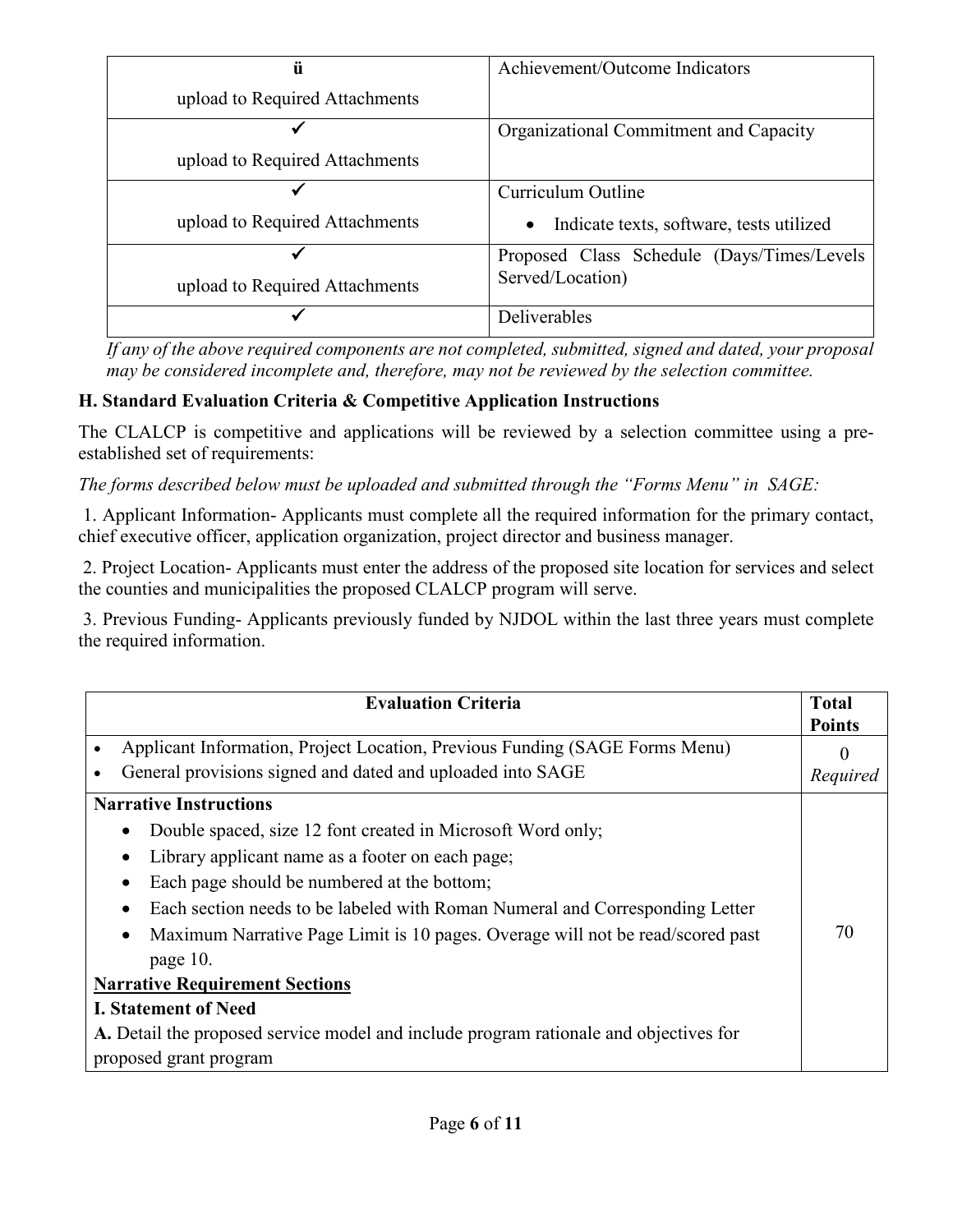B. Describe the need for adult literacy services in your local area or state region; include statistics and research to support the need determination.

C. Describe how this library literacy or career pathway program is aligned to the local and regional education needs as established by the Workforce Development Board for that county.

## **II. Training Plan**

**A.** Describe the best practices and innovative instructional methods instructors will utilize to meet the needs of all learners.

B. Describe the use of technology in curriculum and instruction.

C. Describe the ways in which the library has utilized remote instruction previously and will continue to implement remote instruction as an option if needed.

D. Include a curriculum outline, including listing of proposed texts, software, and testing instruments.

**\***E. *Only to be answered if partnering with another agency to provide services:* If partnering, share the name/location of the partner, describe the rationale for the partnership, share what value the partner brings to the program, and how the activities of the partner will be monitored/coordinated by the library applicant.

## **III. Achievement/Outcome Indicators**

A. How many estimated individuals will receive services through this grant proposal during the fiscal year?

B. What level(s) of adult literacy services will be provided under this grant proposal? If credentials are offered, please explain offerings.

C. Describe the attendance policy for program participants.

D. Describe the referral process with the local OSCC.

| <b>IV. Organizational Commitment &amp; Capacity</b> (limited to two double-spaced pages) |    |
|------------------------------------------------------------------------------------------|----|
| A. Applicant must discuss past experience in providing adult literacy instruction and/or |    |
| workforce activities.                                                                    | 20 |

#### **V. Budget Summary**

A. Budget separate line- item summary clearly and thoroughly describes the planned line item expenditures and;

- 1. Budget items are reasonable and realistic.
- 2. Budget is within the cost guidelines of the NGO/Fund requests do not exceed 150k.

*\*If any of these documents are not submitted by the due date & time the proposal will be considered incomplete and will not be reviewed by the selection committee.*

10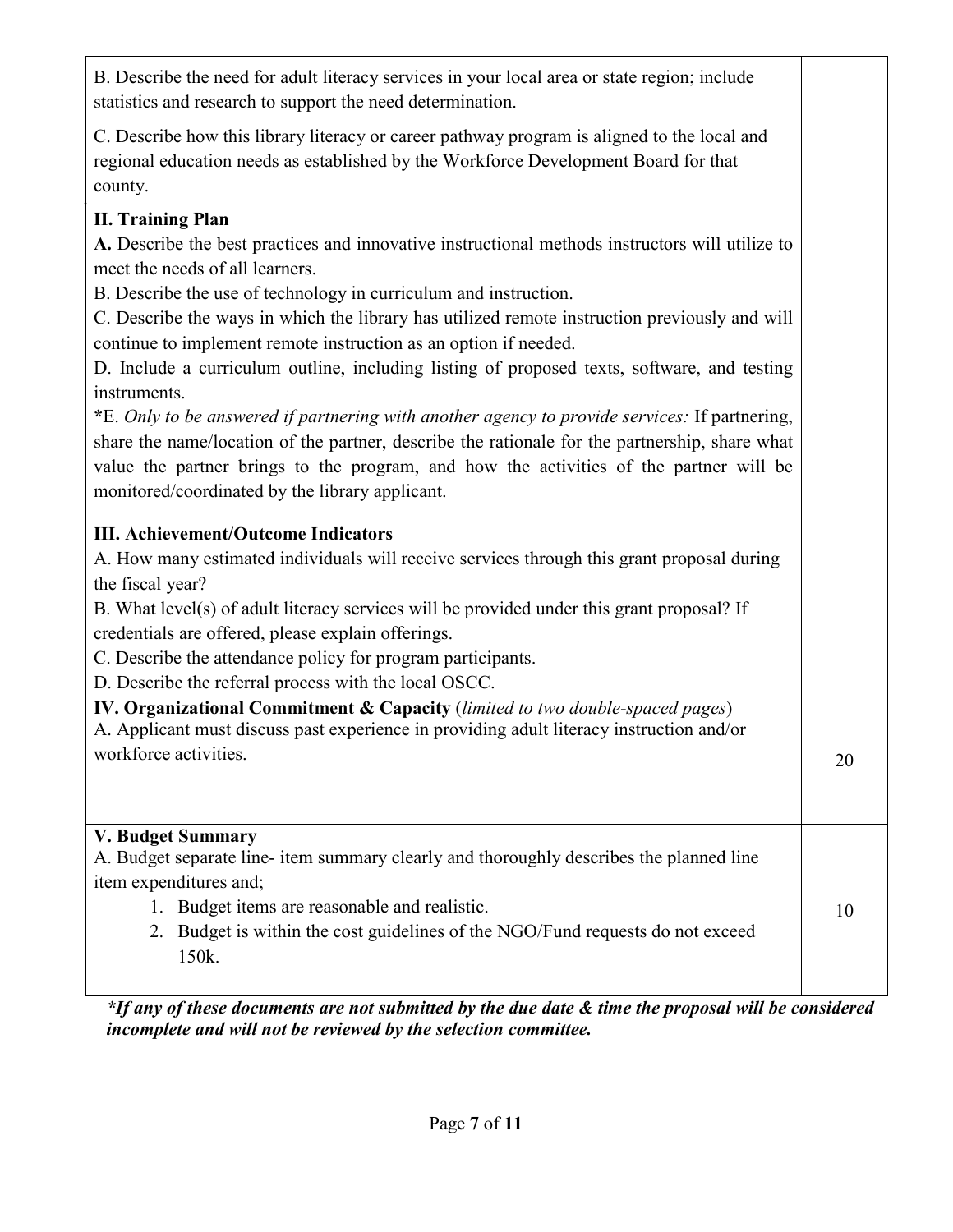**I. Fee Structure for Participant Services -** The library applicant must coordinate all adult literacy training, retention, and referral services. Budgets should be prepared based on a monthly draw down reimbursement model. The maximum training cost for each participant must not exceed \$1,500. At no time may clients be charged for instruction. High school equivalency and career certification credentials may be paid for with grant funds. Please budget accordingly if this is the intention of the applicant agency.

**J. One Stop Career Centers -** The library grantee will be charged with ensuring that all participant information is kept up-to-date with the local One Stop Career Center (OSCC). A referral system should be established prior to instruction.

**K. Program Outcomes/Reporting Requirements -** All library providers will be required to utilize the SAGE system for continuation year applications, mid-term/final year reporting, and monthly reimbursement requests. Training on the SAGE system will be provided by NJDOL periodically throughout the year as needed.

A monthly dashboard activity report is due by the  $10<sup>th</sup>$  of each month, that lists all the activities of the program including, but not limited to:

- demographic information on participants;
- performance metrics; and
- the activities and interaction with the OSCC and training providers during the reporting period.
	- 1) A monthly invoice is due to NJDOL Adult Literacy staff by the  $10<sup>th</sup>$  of each month that details expenses incurred for the prior month. Reimbursements must be submitted via SAGE.
	- 2) Bulk purchases totaling \$999.99 or more must first be presented to NJDOL electronically with a justification. If approved, the lead agency must submit proof of purchase via receipt or PO in a timely manner for approval. Expenses under \$999.99 are still subject to NJDOL approval. All invoices will be submitted electronically through the SAGE system.
	- 3) A closeout report, due within 30 days from the end of the grant period, shall include a compilation of all the monthly reports, including a full-year financial report and demographic information on trainees and benchmarks achieved. Final reimbursement will be subject to the submission and approval of the final report(s) and acceptance by the NJDOL.
	- 4) Occasionally, on short notice, the NJDOL may require grantees to submit ad hoc reports. The reporting forms will be provided and explained upon awarding of a contract.

#### **L. Program Evaluation**

Program evaluation and grant close-out information must be submitted within 30 days from the contract end date. Examples of the types of information required to be submitted within the program evaluation include, but are not limited to: performance metrics/outcomes, barriers to meeting goals, and, if applicable, best practices.

Program monitoring will consist of monthly desk audits for each grantee and remote and/or in-person visits by NJDOL Adult Literacy staff to each library location over the course of the program year. Site visits may include more detailed auditing of accounting practices, instructional observation, and curriculum/credential review.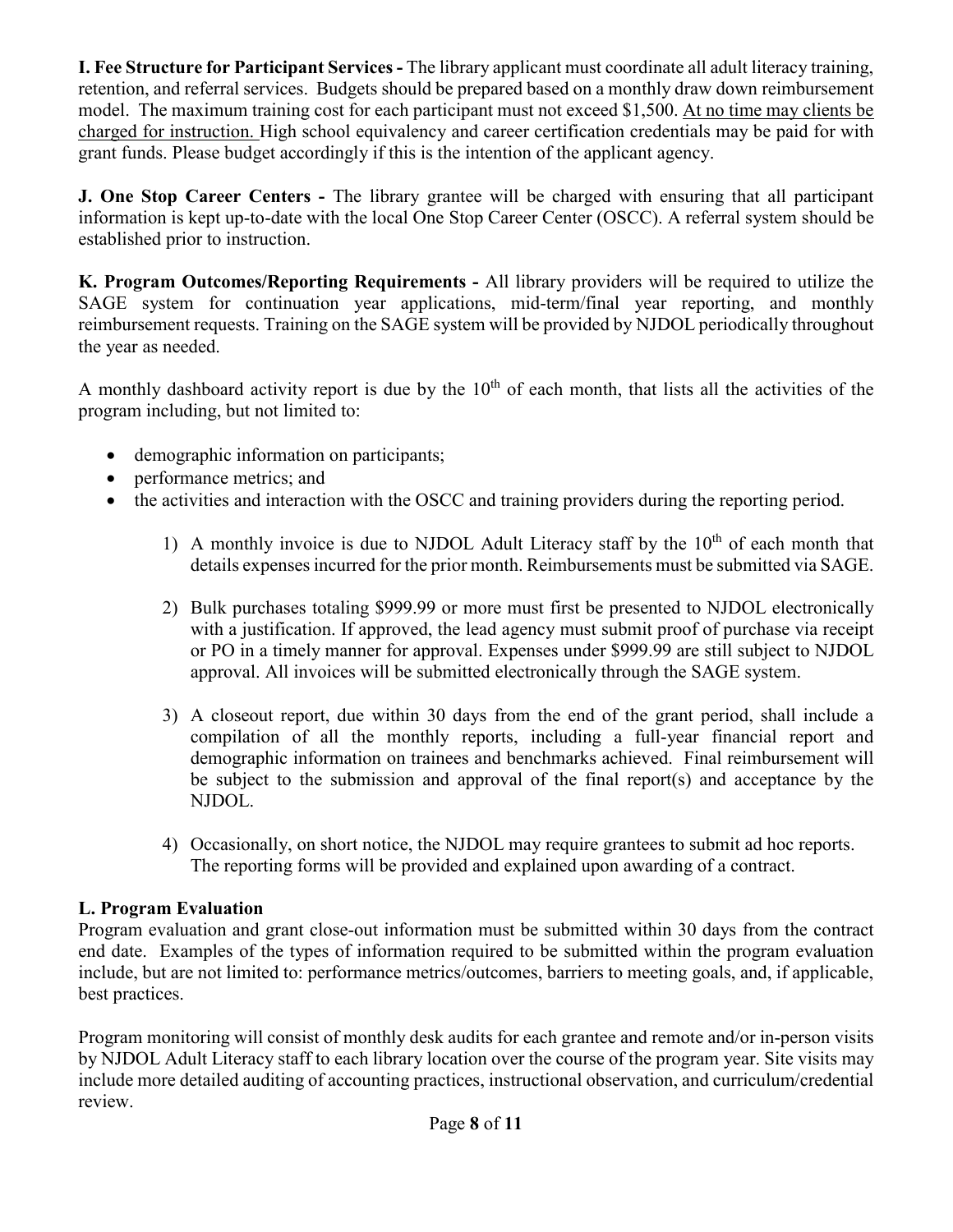#### **M. Budget Details**

All budget details must be entered into SAGE on the appropriate schedules. Complete Budget Schedules A through B to identify personnel costs and non-personnel costs.

#### Schedule A - Personnel Costs

This budget category includes salaries for program staff and fringe benefits. For personnel who are administrative staff only, you must check the administrative box to the left of the position title.

#### Schedule B – Non-Personnel Costs (Indirect/Administrative)

This budget category includes cost categories that are NOT considered direct participant services.

*Cost Summary* - Once all budget schedule costs have been entered in their respective schedules, the information will carry to the Cost Summary page.

*Budget Modifications*- All budget modifications must be sent to the Adult Literacy Supervisor for review. If approved, grantees will submit all associated documents for the modification within 7 business days from the Supervisor approval. NJDOL reserves the right to deny a modification due to insufficient justification and/or incomplete documentation.

#### **N. NJDOL General Provisions**

NJDOL's Standard Assurances and Certifications and General Provisions is expected to be read, signed and uploaded into SAGE as an attachment with the application submission.

[https://www.nj.gov/labor/forms\\_pdfs/Programs/NGO/FY21/StandardAssurancesandCertificationsandGen](https://www.nj.gov/labor/forms_pdfs/Programs/NGO/FY21/StandardAssurancesandCertificationsandGeneralProvisions_NGO_revised.pdf) [eralProvisions\\_NGO\\_revised.pdf](https://www.nj.gov/labor/forms_pdfs/Programs/NGO/FY21/StandardAssurancesandCertificationsandGeneralProvisions_NGO_revised.pdf)

#### **O. Contact Information**

Dr. Danielle Jubanyik, State Director for Adult Education & Literacy Services NJ Department of Labor, Adult Literacy Unit [Danielle.Jubanyik@NJDOL.nj.gov](mailto:Danielle.Jubanyik@dol.nj.gov) Phone: 609-292-6640

Kelsey Williams, Employment & Training Specialist NJ Department of Labor, Adult Literacy Unit [Kelsey.Williams@NJDOL.nj.gov](mailto:Kelsey.Williams@dol.nj.gov) Phone: 609-777-1994

#### **P. Important Information and Technical Assistance**

NJDOL will provide a virtual information session / technical assistance workshop on Thursday, October 28, 2021 from 10:00 am - noon via a Microsoft TEAMS conference call. Invites to the TA meeting will be sent to the emails provided in the applicant's letter of intent. Attendance of this TA webinar is **mandatory** for applicants to be considered eligible to apply and will not be granted access to the application unless the letter of intent is received. Applicants planning to attend the workshop must submit letters of intent, as described in section G, to [Danielle.Jubanyik@dol.nj.gov](mailto:Danielle.Jubanyik@dol.nj.gov) & CC Kelsey.Williams@dol.nj.gov no later than 11 am, Monday October 25, 2021.

Applicants are expected to read the NGO in its entirety prior to attending the workshop.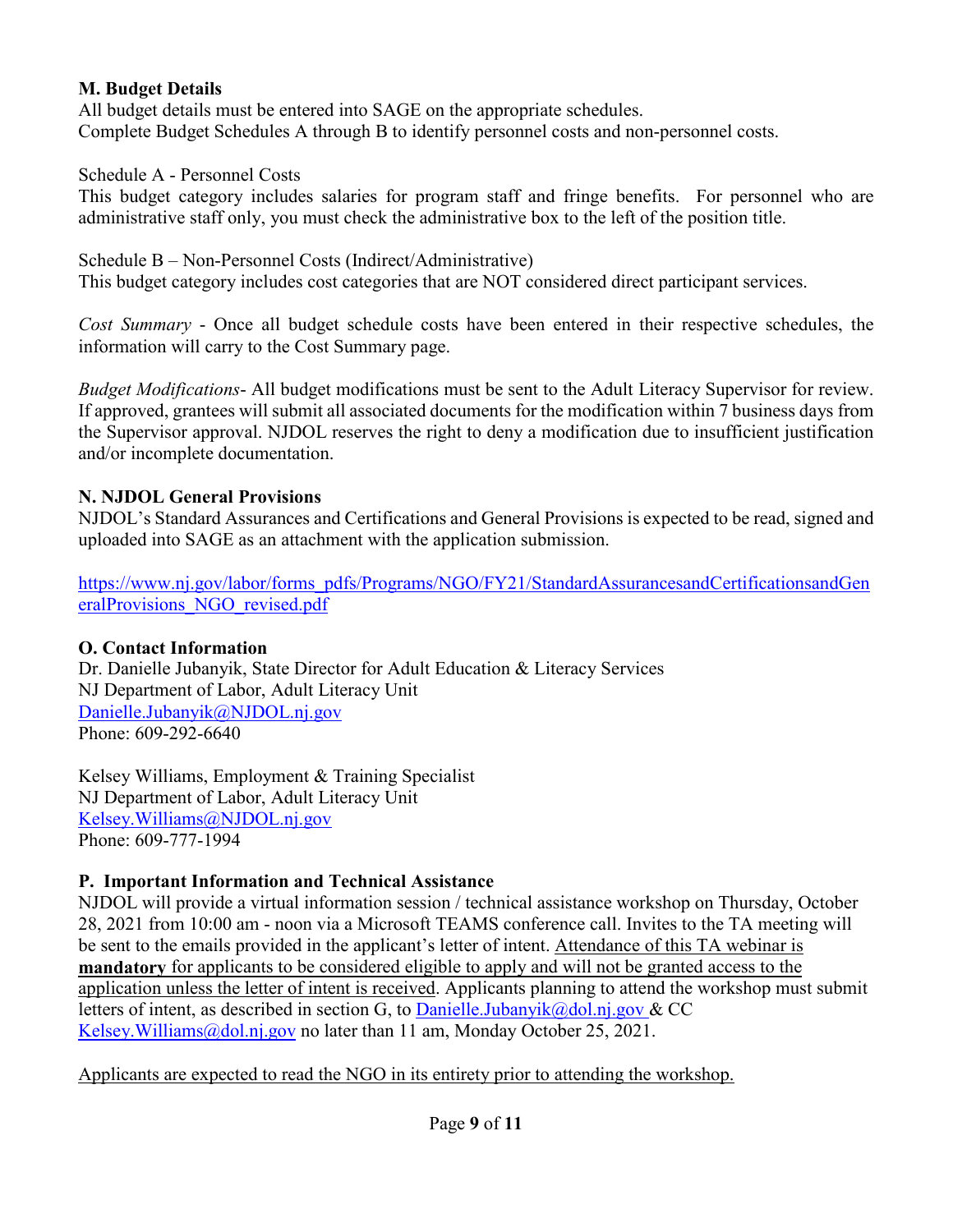#### **Q. Submission Date**

**Applications must be complete & received in SAGE by Tuesday, November 30, 2021 at 1:00 pm**. NJDOL will reject any application received after the submittal deadline. Incomplete applications will be rejected and not reviewed. Responsibility for timely and complete submission in SAGE is the sole responsibility of the applicant.

#### **R. Award Process**

Each application will be evaluated on the basis of quality, comprehensiveness, completeness, accuracy, and the adherence to the guidelines and requirements of this NGO and its attachments by a diverse panel. All applications are subject to review, pre-contract revisions, and approval by the NJDOL Commissioner. Final amounts will be determined at the time of pre-contract revisions and are subject to the availability of funds.

NJDOL reserves the right to reject any and all applications when circumstances indicate that it is in its best interest to do so. NJDOL's best interests in this context include, but are not limited to, loss of funding; inability of the applicant to provide adequate services and indication of misrepresentation of information. Any incidence of plagiarism in any application will result in immediate disqualification.